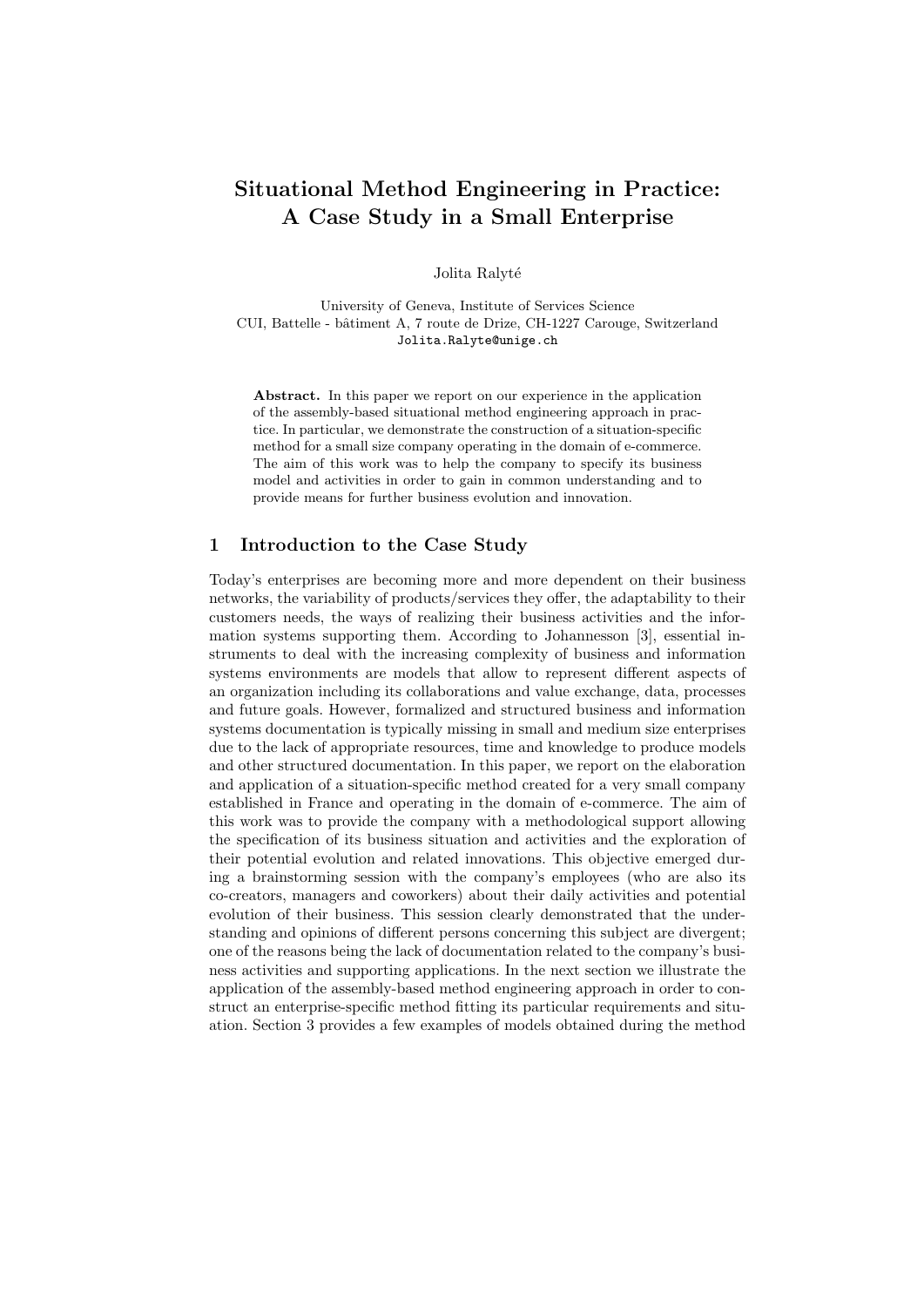application, while in section 4 we discuss advantages and difficulties identified during this case study.

## 2 Situation-Specific Method Design

The discipline of Situational Method Engineering (SME) [2] promotes situationspecific method construction *on the fly* by reusing existing method components. The aim of such method construction is to fit the situation and method requirements of a particular organization or a project. In our study, we followed the assembly-based SME approach  $[4][6]$ , which uses the notion of method chunk as the main building bloc. A method chunk is defined as an autonomous and coherent part of a method, which combines method product and process perspectives in the same component (as opposed to a method fragment which separates them into product fragments and process fragments [2]). The assembly-based SME process consists of three main steps: method requirements specification, method chunks selection and assembly of selected method chunks (see Fig. 1).



Fig. 1. Process model for assembly-based situational method engineering (from [6]).

#### 2.1 Method Requirements Specification

As shown in Fig. 1, there are two strategies for specifying situation-specific method requirements: *intention-driven* and *process-driven*. The intention-driven strategy is especially suitable for an existing method adaptation by adding new intentions and/or strategies, while the process-driven strategy is relevant in the case of a brand new method construction. The aim of our study was to construct a project-specific method dedicated to specify the company's business situation with a set of models and to identify potential business innovations. Construction of a new method was necessary because the company did not use any particular method and we could not identify any existing method fully satisfying the situation of our project. This strategy requires: first (1) the assessment of the enterprise/project situation, then (2) the identification of a set of engineering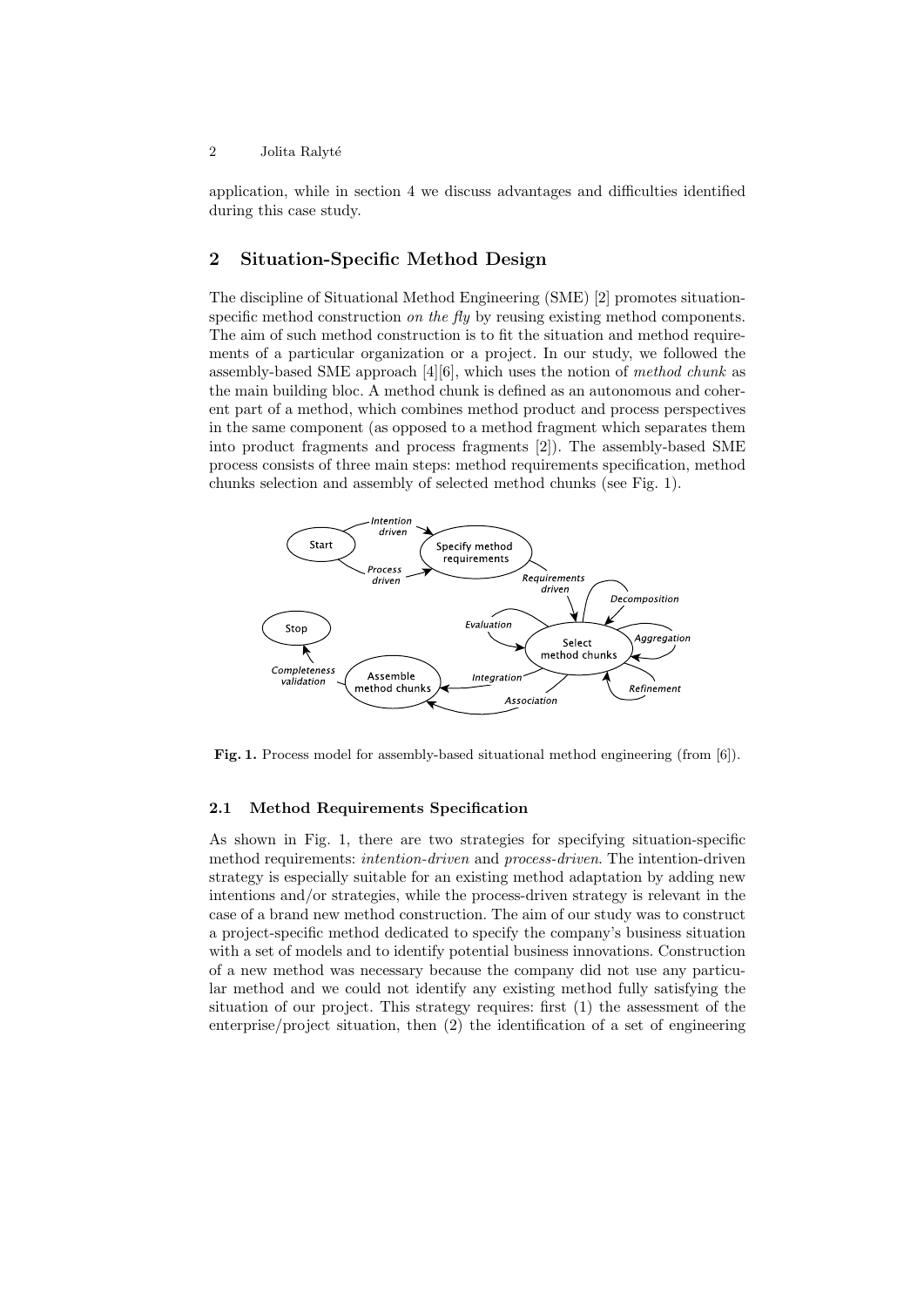intentions that are required to be fulfilled by the new method, and finally (3) the identification of potential strategies to achieve the intentions and ordering of these intention and strategies by using the Map formalism [7]. The result of this step is a generic process model, named requirements map, represented as a graph where nodes are process intentions and arcs represent different strategies to achieve them. In our case, we have evaluated the situation of the company with a set of criteria, some of them are shown in Table 1.

Table 1. Characterization of the enterprise situation

| Criteria                     | Evaluation                                                                                                                                            |
|------------------------------|-------------------------------------------------------------------------------------------------------------------------------------------------------|
| Size of the<br>company       | Very small enterprise (7 employees) with an aim to grow.                                                                                              |
| Maturity                     | Founded in 2010 with one specialized e-commerce web store. In 2011<br>the company grows to 9 web stores. The objective for $2012 - 20$ web<br>stores. |
| Market                       | Niche market based on the "market to demand" model.                                                                                                   |
| Need for<br>evolution        | High: the company has to permanently look for new niche products<br>innovation and to increase their offer $-$ to create new web stores.              |
| Need for                     | High: the company has to watch technology and business innovations<br>strategic watch to stay competitive in the market.                              |
| growth                       | Management of By project: The creation of each new web store is managed as a<br>project.                                                              |
| Impact of a<br>new project   | High                                                                                                                                                  |
| IS/business<br>documentation | No formal or semi-formal documentation available concerning busi-<br>ness activities, information system and applications.                            |
| Skills in<br>modeling        | High interest and enthusiasm but no experience in modeling and de-<br>scribing business activities.                                                   |

The characterization in Table 1 demonstrates that, in order to stay competitive in the market, this company has to constantly increase its offerings and to innovate its business strategy. However, it does not have any well-structured documentation concerning its business model, activities and data. In a few years, this company will not be a start-up anymore and having an appropriate documentation will therefore be key for the evolution of the enterprise. Therefore, we have identified two main objectives that should be satisfied by the new method: (1) to document the enterprise business situation and (2) to discover potential business evolution options based on the analysis of the produced models. In particular, it was decided to use three modeling perspectives: business, business process and information (data) in both method phases with potentially different strategies to manipulate these models. During the first phase of the method application, these models should serve to specify the As-Is situation, while in the second phase they should allow to discover and evaluated the potential To-Be sit-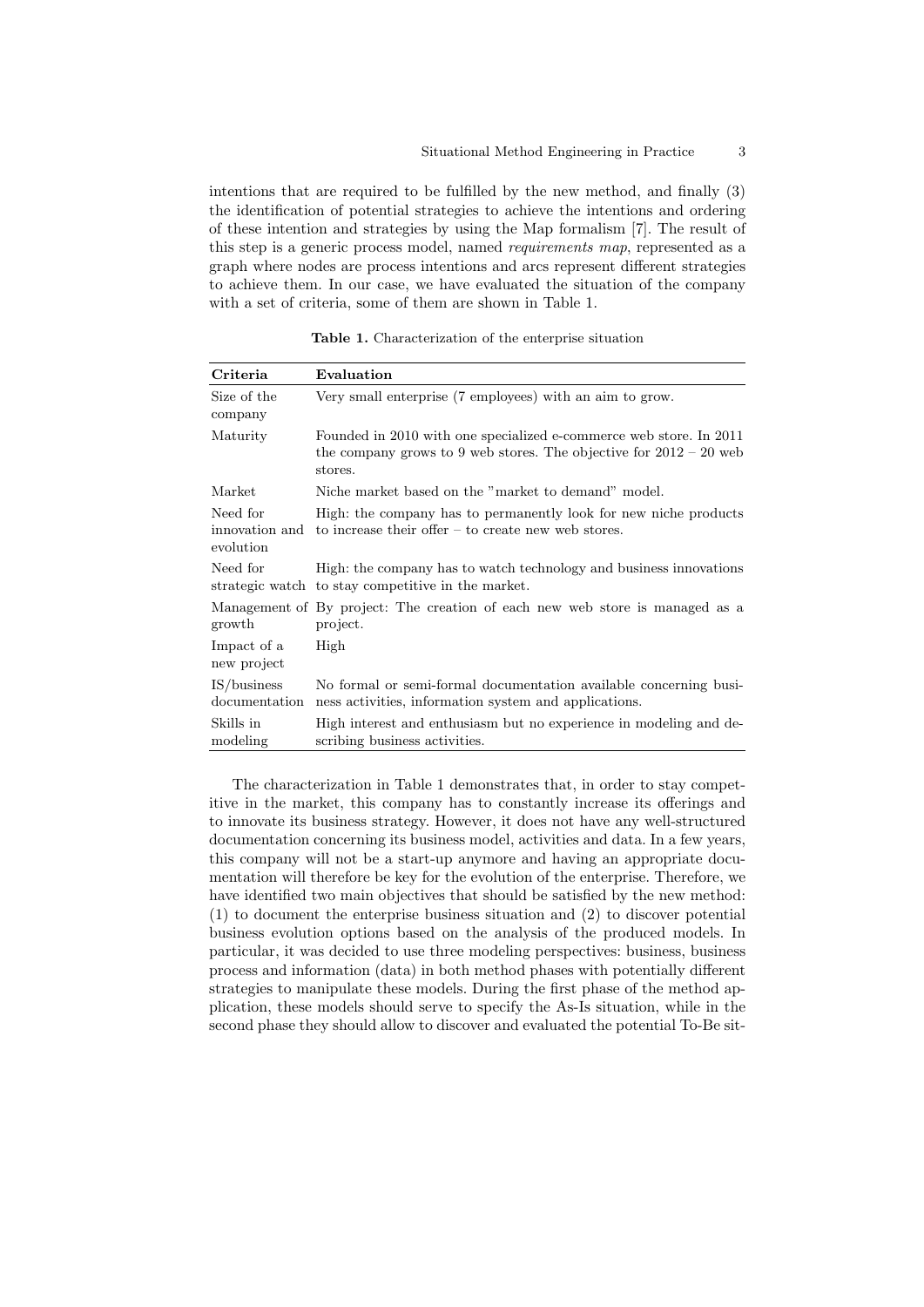uations. The requirements map for the new method construction is illustrated in Fig. 2. It says that the method will be based on two main intentions (Document enterprise business situation and Discover business evolutions) and identifies the types of approaches/techniques that should be used to achieve these intentions in terms of generic strategies (e.g. business modeling techniques, process modeling techniques, etc.). In the next step, we use this requirements map to select appropriate method chunks, i.e. modeling and exploration techniques.



Fig. 2. Requirements map for the new method construction.

## 2.2 Method Chunks Selection

Once the method requirements have been specified, the selection of the method chunks matching these requirements can start. The Requirements-driven strategy (see Fig. 1) helps to formulate method chunks selection queries by giving values to the attributes used to specify method chunks descriptors and interfaces (e.g. type of engineering activity, situation or source information/product, intention to achieve, etc). For example,

```
Select method chunks where
Engineering activity = "Design" AND Technique = "Process modeling"
AND Situation = ("Business activity expertise"
OR "Business activity description")
AND Intention = (Verb = "Construct" AND Target = "Process model").
```
The detailed method chunk metamodel can be find in [4]. At least one method chunk has to be selected for each requirements map section (i.e.  $\zeta$  source intention, target intention, strategy>). Evaluation, Decomposition, Aggregation and Refinement strategies (see Fig. 1) can be used to refine the candidate chunk selection by refining the selection query and analyzing more in depth if the chunk matches the requirements. In our case, we did not have a fully operational repository and the selection of method chunks was mainly based on the literature review and the author's (plying the method engineer role in the project)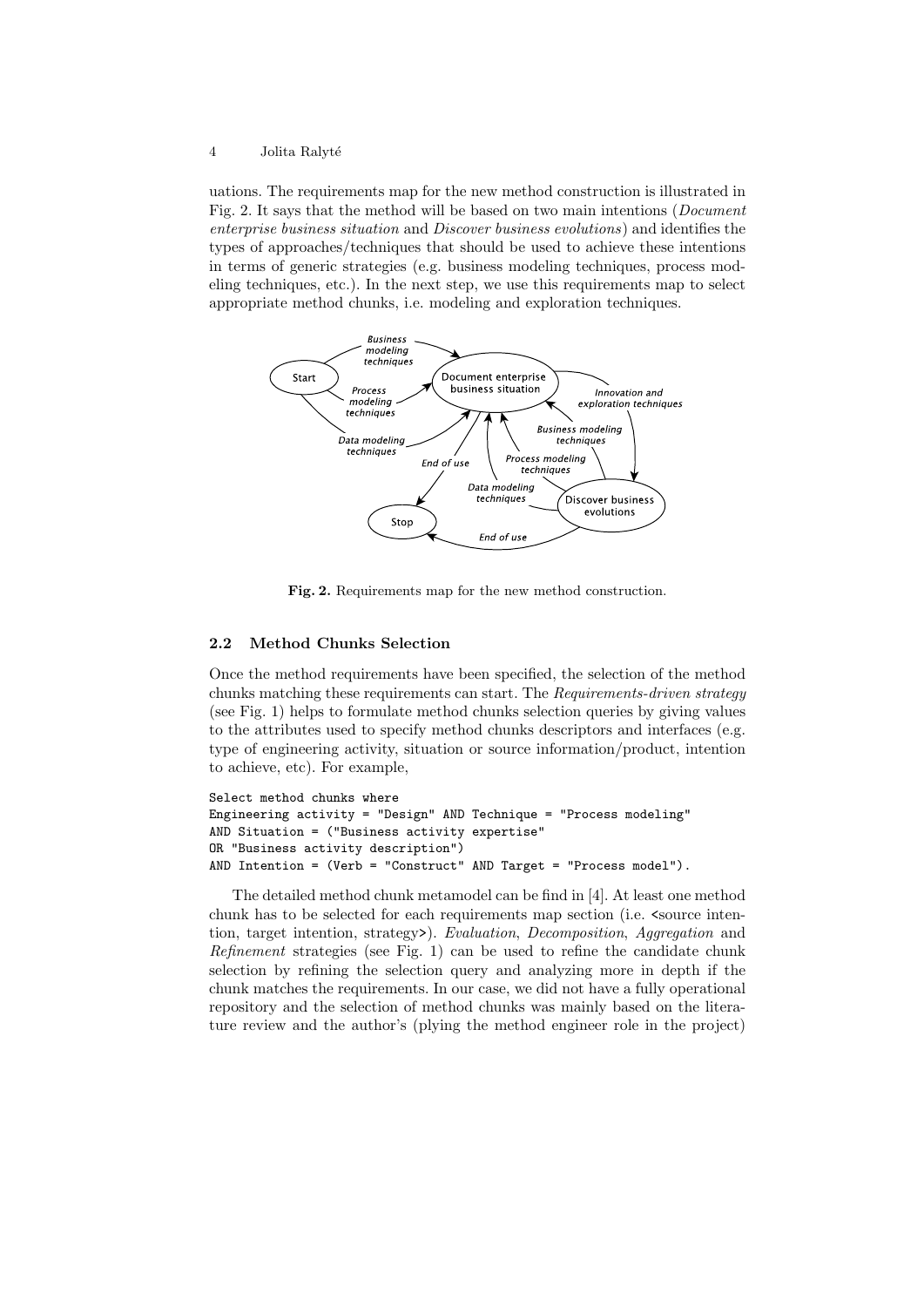personal method knowledge. For example, for business model construction and innovation, we have selected two method chunks: e3value [1] and Business Model Canvas (BMC) [5]. These two business modeling techniques allow capturing complementary business model perspectives. While e3value focuses on the collaborations with business partners and value exchanges, BMC puts forward the business value propositions and describes how an organization creates, delivers and captures value. Business model patterns (BM patterns) proposed in [5] facilitate business model evolution and can be used together with BMC for discovering how an enterprise business model could evolve – modeling possible To-Be situations. Furthermore, in [5] the authors propose a set of design approaches such as Customer insights, Ideation, Visual thinking, Storytelling, etc. that are considered as creativity and innovation techniques and can be combined with business model canvas for creating new business models. In particular, we have selected and tested the techniques named Empathy map, What-if questions, Scenarios and Brainstorming. The Empathy map technique helps to identify different categories of enterprise customers, to better understand their environment, behavior, concerns and aspirations, and to design better value propositions and more appropriate customer relationships. The What-if questions help team members to break free of constraints imposed by current models, while Scenarios allow the imagining of new ways of realizing business activities. We recommend completing the application of these techniques with concluding Brainstorming sessions. Table 2 lists the method chunks selected for each requirements map strategy.

| Method Re-<br>quirements                  | <b>Selected Method Chunks</b>                                                                                                                                                                                                         |
|-------------------------------------------|---------------------------------------------------------------------------------------------------------------------------------------------------------------------------------------------------------------------------------------|
| <b>Business</b><br>modeling<br>techniques | e3value $[1]$ , Business model canvas $(BMC)$ $[5]$ .                                                                                                                                                                                 |
| Process<br>modeling<br>techniques         | BPMN was selected for modeling enterprise activities in terms of pro-<br>cess models. In particular, we recommended using guidelines provided<br>in $ 8 $ .                                                                           |
| Data modeling<br>techniques               | Any type of class/entity diagram fits very well for producing concep-<br>tual domain models. We have used simplified class diagrams based on<br>two types of relationships: existential dependency and specialization.                |
| Model<br>consistency<br>check             | We did not find any method chunk allowing to check consistency be-<br>tween the three types of models (business, process and data). We have<br>defined a set of consistency validation rules to satisfy this method re-<br>quirement. |
| exploration<br>techniques                 | Innovation and Business modeling patterns (BM patterns) [5]. Techniques extracted<br>form [5]: Empathy map, What-if questions, Scenarios, Brainstorming.                                                                              |
| End of use                                | The application of the method stops when the enterprise decides to<br>stop the use of the documentation obtained by applying this method.                                                                                             |

Table 2. Selection of method chunks according to the method requirements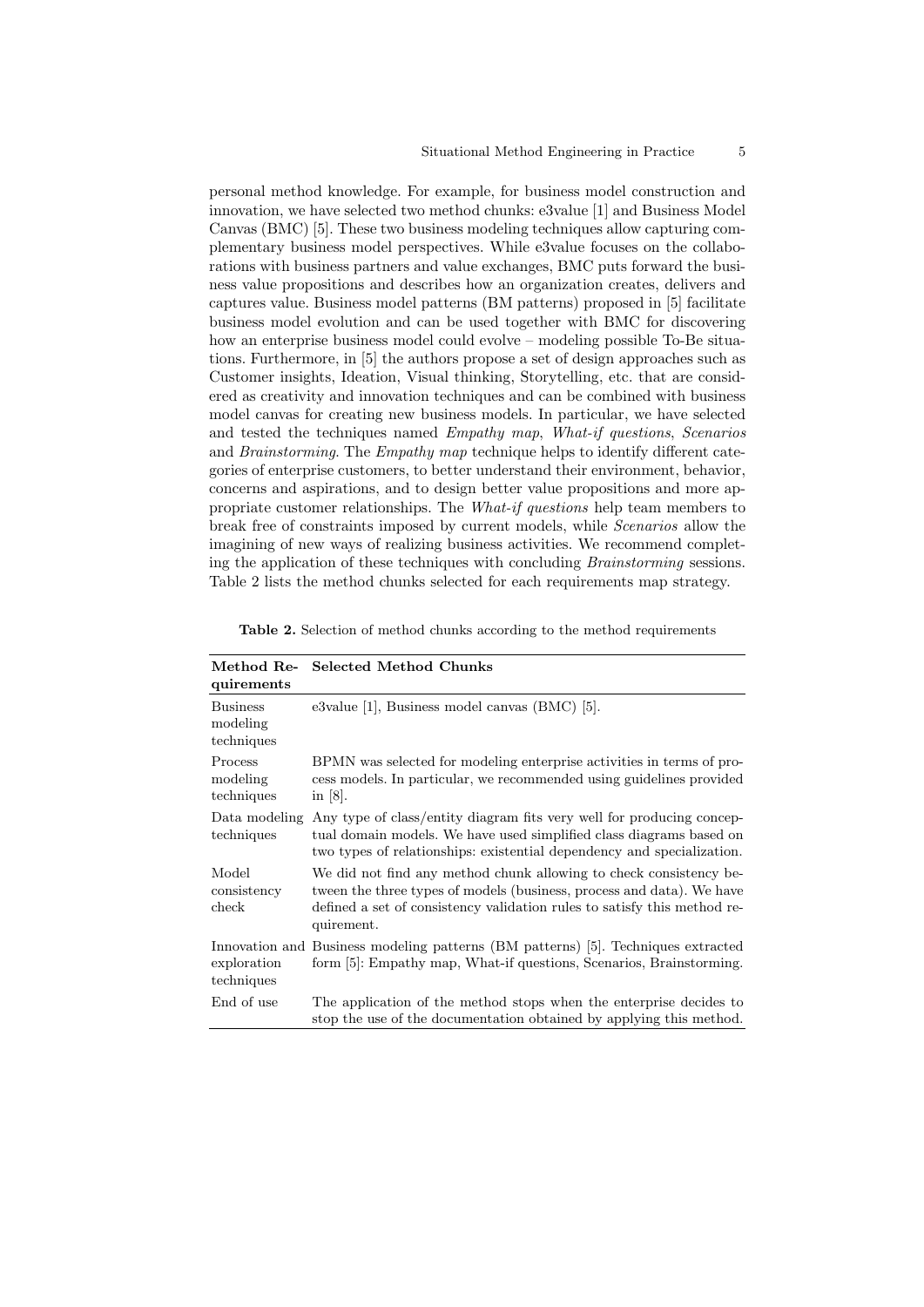#### 2.3 Method Chunks Assembly

As shown Fig. 1, the assembly-based SME approach identifies two strategies, named association and integration, to assemble selected method chunks into a new method. The integration strategy has to be applied if selected method chunks have similar engineering goals, their process and/or product models overlap (i.e. contain same or similar elements) and they are used to produce the same deliverable (e.g. the same model). Otherwise, the association strategy is used to position the method chunks in the new method and provide guidelines for their execution. In our case, the method chunks representing two business modeling techniques – e3value and BMC – have the same engineering goal – to construct a business model, but they produce different and complementary business models. Therefore, the association strategy is sufficient to indicate that these two method chunks can be applied in parallel without any particular ordering. In contrast, BMC and BM patterns are overlapping method chunks because they use the same canvas model. However, the integration of these two method chunks already exists because they are extracted from the same approach [5]. Besides, in our method these two method chunks are used for different purposes: BMC for business model description and BM patterns for business model innovation. Other selected method chunks deal with complementary engineering goals and simple association is sufficient to combine them into the desired method. Fig. 3 illustrates the process model of the assembled method.



Fig. 3. Process model of the constructed method.

## 3 Examples of Method Application

Several collaboration and modeling sessions have been organized together with the employees of the company in order to specify the initial business documentation. In particular, we have developed e3value and BMC models to represent the company's business model. Enterprise activities were formalized with business process models by using BPMN and the data models with class diagrams. This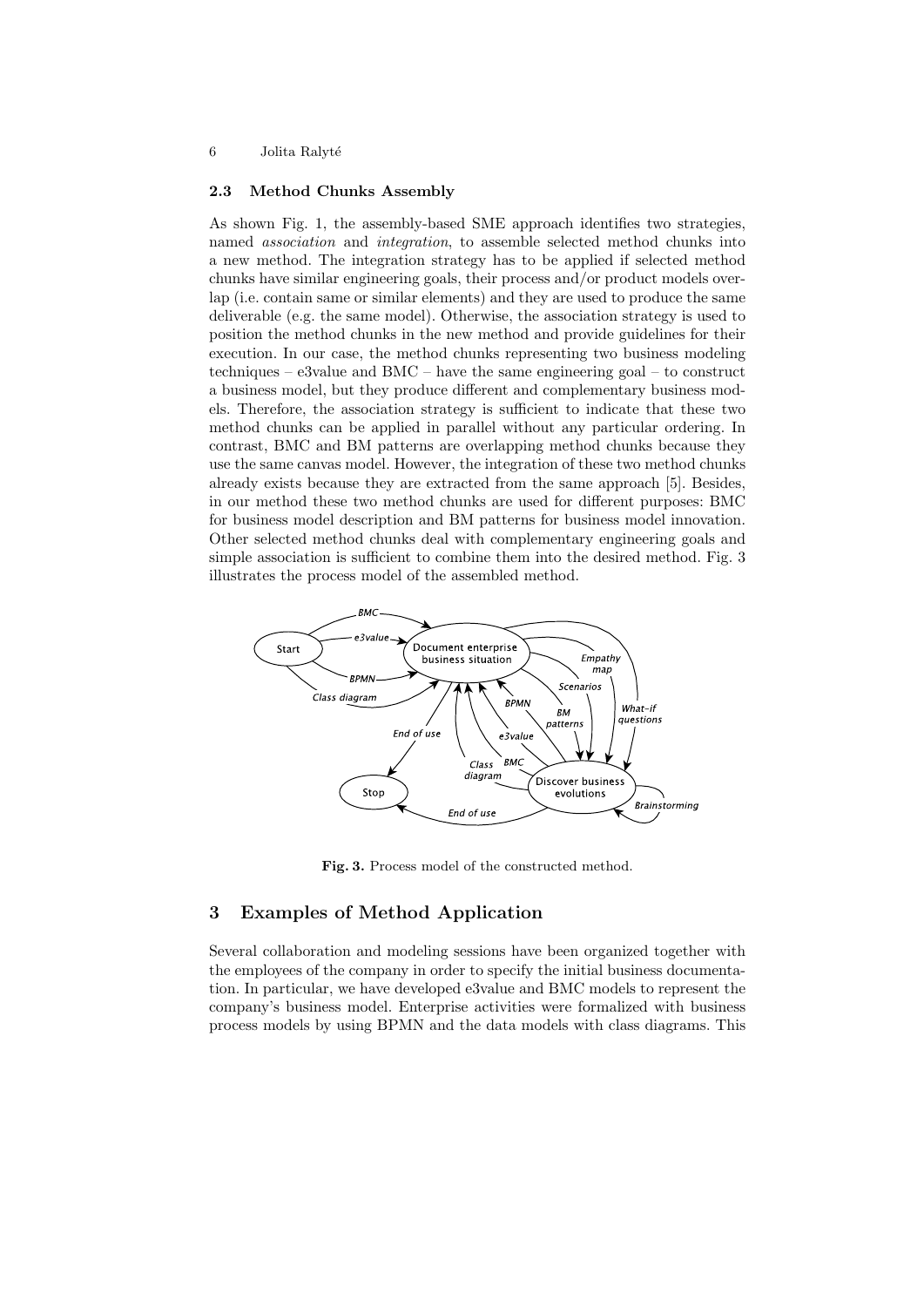project permitted the production of semi-formal documentation of enterprise business and unified employees' awareness of their company business structure and activities. For illustration purpose a few models are shown in Fig. 4.

In order to test the second phase of our method we have experimented the Empathy map technique followed by a brainstorming session. Participants were divided in two groups and explored two different user profiles. Then, the brainstorming on these two profiles permitted the identification of new ways to improve customers loyalty and even to transform them into purchasing advisors.



Fig. 4. Examples of models: business (e3value), data and business process.

## 4 Discussion and Conclusion

During this study, we have frequently observed that the employees of the company (who are also its co-creators and business partners) were not necessarily speaking the same language and therefore not always having the same understanding of things. Each of them was having his/her own interpretation of enterprise business model, activities and his/her own roles and responsibilities.